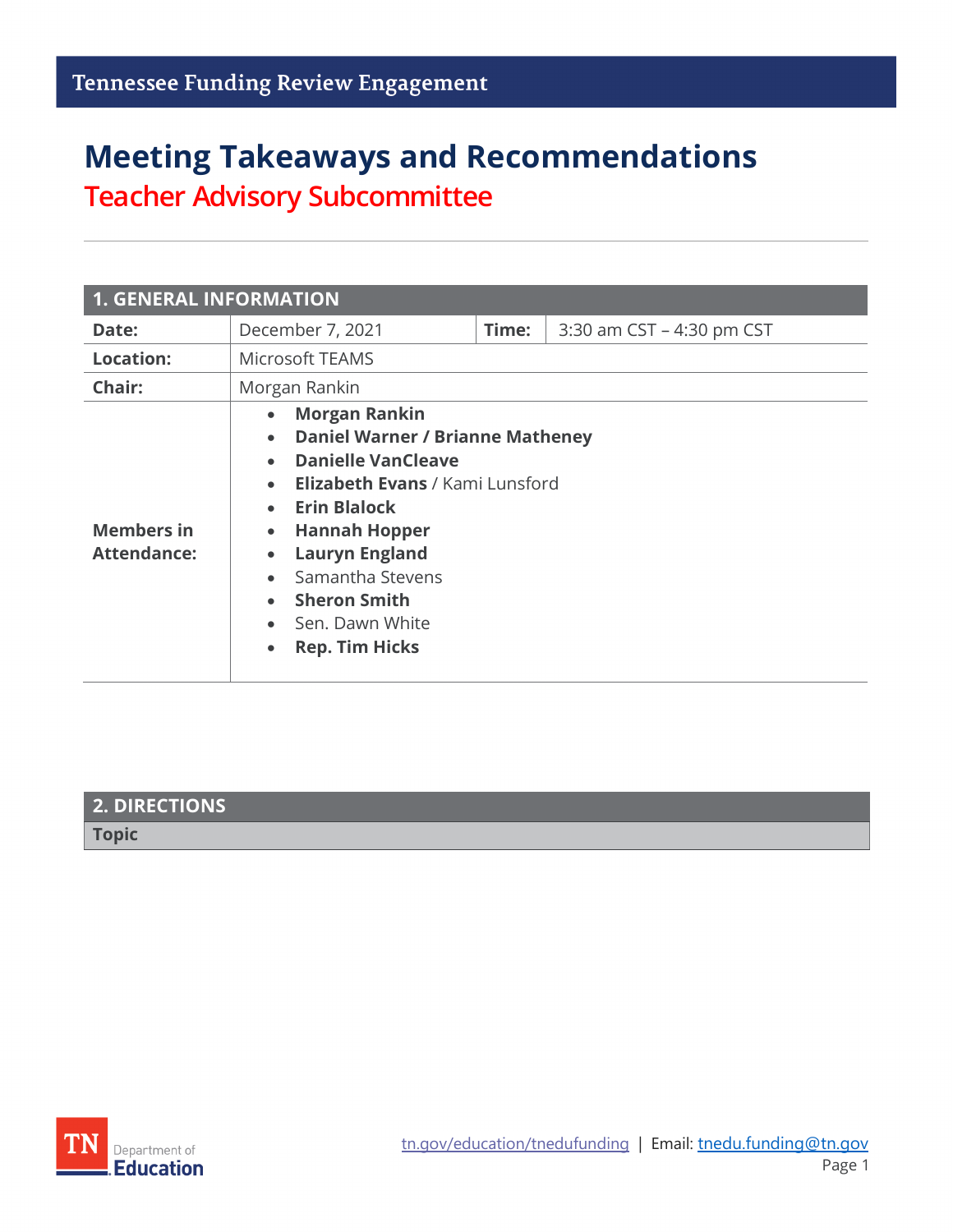Please list specific resources that you would like to see incorporated into the funding formula. (In other words, what resources do you think are most important so that the cost of those resources can be included. It does not mean a district MUST spend money in a certain way, only that they would be funded to do so). Please indicate whether each resource is a:

- **Must Have:** Those resources required as a result of federal and/or state law, for safety, or similar.
- **Should Have:** Those resources that may not be mandatory but are essential to ensure the student or student group receives access to a quality education.
- **Nice to Have:** Those resources that are not mandatory and not essential, but (1) may provide a clear and added benefit to students and (2) have a clear return on the investment related to student achievement and future success.
- **Long Shot:** All other resource ideas.

For each resource, please assign a cost to the resource, if you have it. Subcommittees may assign those amounts, but please also know that resource values will also be reviewed with additional input submitted by LEAs, national experts, and research.

## **Public Feedback Comments**

|                | <b>Subcommittee Comments</b>                                                                                                                                                                                                                                                                                                                                                                                                                                                                                                                                                                                                                        |  |
|----------------|-----------------------------------------------------------------------------------------------------------------------------------------------------------------------------------------------------------------------------------------------------------------------------------------------------------------------------------------------------------------------------------------------------------------------------------------------------------------------------------------------------------------------------------------------------------------------------------------------------------------------------------------------------|--|
| <b>Base</b>    | Teacher/student ratio<br>$\bullet$<br>Counselors (would like to do better than the natl. recommended ratio)<br>$\bullet$<br>Nurses (ratio one at every school)<br>$\bullet$<br>School Psychologists (adjusting the ratio [possibly cut the natl. ratio in<br>$\bullet$<br>half] and clarification of roles)<br>Teacher salaries and benefits (more competitive with outside markets<br>$\bullet$<br>and neighboring systems, support for families/parents, flexibility and<br>support for medical/social/emotional needs, additional planning time)<br>Universal Pre-K<br>$\bullet$<br>SROs with high level of training (1 per school)<br>$\bullet$ |  |
| <b>Weights</b> | Feeding programs<br>$\bullet$<br>$\bullet$                                                                                                                                                                                                                                                                                                                                                                                                                                                                                                                                                                                                          |  |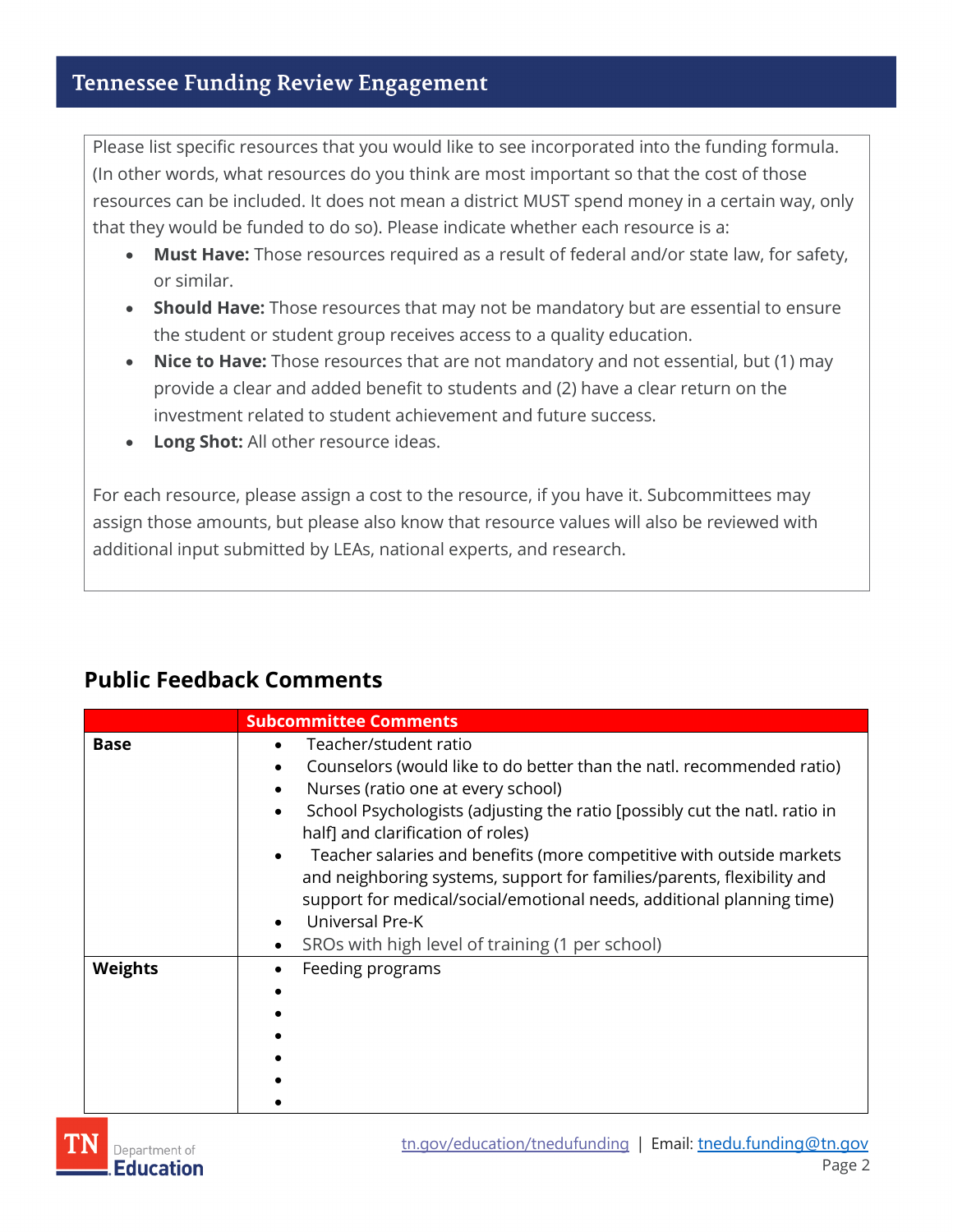# **Tennessee Funding Review Engagement**

| <b>Direct Funding</b> |           |
|-----------------------|-----------|
|                       |           |
|                       |           |
|                       |           |
|                       |           |
|                       |           |
|                       |           |
|                       |           |
| <b>Outcomes</b>       | $\bullet$ |
|                       |           |
|                       |           |
|                       |           |
|                       |           |
|                       |           |
|                       |           |
|                       |           |
| Other                 | $\bullet$ |
|                       |           |
|                       |           |
|                       |           |
|                       |           |
|                       |           |
|                       |           |

## **Resource Feedback**

#### **MUST HAVE**

- Universal Pre-K
- SROs with high level of training (1 per school)
- •

# **SHOULD HAVE**

- •
- •
- •